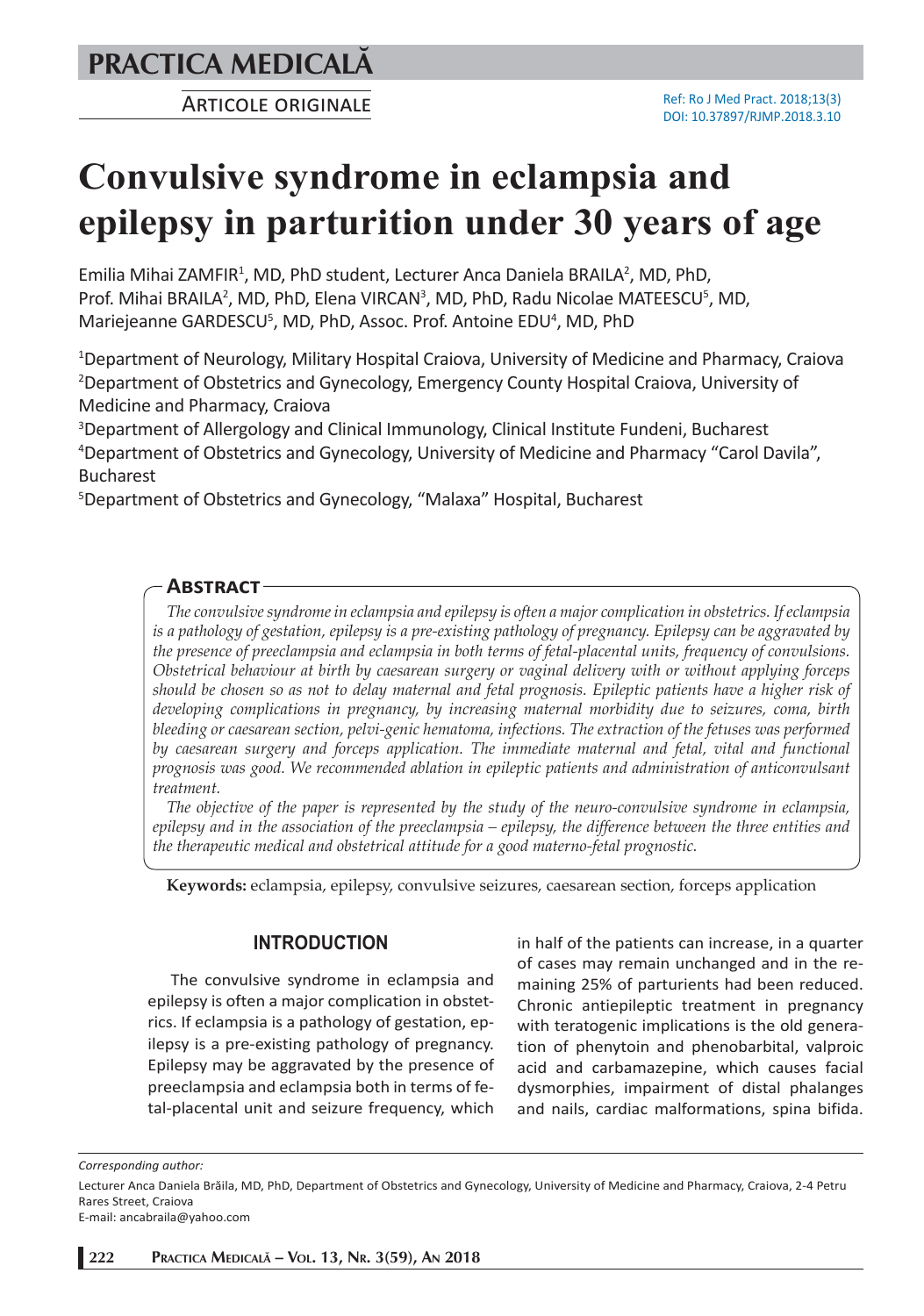The same cannot be said for new generation antiepileptics (gabapentin, tiagabine, oxcarbazepine, levetiracetam, zonisamide), which has been found to have no incidence of malformations greater than in the general population (1- 5). Obstetrical behaviour at birth by caesarean surgery or vaginal delivery with or without forceps should be chosen so as not to delay maternal and fetal prognosis (6).

Eclampsia along with uterus-placental apoplexy, uterine rupture and HELLP syndrome are major gestational accidents (7,8). Eclampsia occurs on the background of untreated severe preeclampsia and is predominantly manifested by tonic-clonic convulsion. In 50% of cases, antepartum occurs, in 25% in labor and the remaining 25% in postpartum (9,10). Eclampsic access occurs as a consequence of cerebral edema, secondary HTA and mimics epileptic access. The convulsive episode may be unique, especially when it occurs during advanced labor or after birth, sometimes convulsions occur in 2-3 intervals or even more (11,12).

Convulsions in epilepsy are defined as involuntary movements, the result of paroxysmal dysfunction of the central nervous system, characterized by a neurological discharge with or without loss of consciousness. Epilepsy comprises several syndromes whose common character is the predisposition for spontaneous convulsions through the hyper excitability of epileptogenic diencephalic center. In epilepsy in pregnant women, convulsive syndrome may occur in both normotensive and gestational hypertension, preterm, labor, or postpartum. After headache, convulsive disorders are the most common type of neurological disease seen in pregnant women. Confusional disorders in pregnant women are associated with intrauterine growth retardation and may complicate pregnancy evolution (10,13-15).

The objective of the paper is represented by the neuro-convusive syndrome in eclampsia, epilepsy and in the association of preeclampsia – epilepsy, the difference between the three entities and the therapeutic medical and obstetrical attitude for a good materno fetal prognostic.

# **MATERIAL AND METHODS**

The study was performed over a 2-year period (2015-2016) and focused on solving 19 cases, namely: 14 cases of severe preeclampsia, complicated with eclampsia and 5 cases of epilepsy, admitted to the maternity of the Emer-

gency County Clinical Hospital, Craiova. The attendants were aged between 15 and 30 years old. Some were highlighted and performed sporadic medical checks (clinical examination, haematological and urinary investigations, maternal-fetal ultrasound), others were not highlighted. Seizures have occurred at home, in ambulance or in hospital.

The positive diagnosis of admission was established based on the general and obstetrical clinical examination. In most cases, the anamnesis data was not known, sometimes it was being provided only by family entourage. Of the 5 cases of epilepsy, 2 were known by the family. In the epilepsy cases it was observed the sfincterian incontinence.

Emergency paraclinical investigations were: complete blood count, blood group, Rh, blood glucose, urea, creatinine, uric acid, hepatic transaminase, coagulogram, serum and urine ionogram, proteinuria, complete urinalysis. To these analyzes was added the obstetrical ultrasound for the fetal biophysical profile and the status of fetal annexes - placenta, amniotic fluid. Also, blood pressure was measured and electrocardiography and cardiology, neurological, ophthalmic and nephrology examinations were performed.

Two epilepsy parturients had convulsive syndrome during the first half of pregnancy and were admitted to the neurology clinic. Anticonvulsant treatment was given on this occasion. They did not continue treatment during pregnancy.

Of the 5 cases of epilepsy, pregnancy development in 3 parturients was complicated by severe preeclampsia and eclampsia, not being epileptic, with convulsive seizures attributable to eclampsia. Later in postpartum, the epilepsy diagnosis of these parturients was established.

#### **RESULTS**

At the objective clinical examination, we found edema of the inferior limbs (Fig. 1), at the level of the fingers of the hand (Fig. 2), edema of the face, eyelid edema, in the 14 preeclampsia patients and in the 3 preeclampsia and epilepsy (Table 1). Blood pressure values oscillated between 160/100 mm Hg and 220/120 mm Hg. Edema is suggestive for diagnosis especially when it occurs in the last 48 hours. These have typically been associated with an increase in systolic and diastolic blood pressure over 160/100 mm Hg, with oliguria and proteinuria.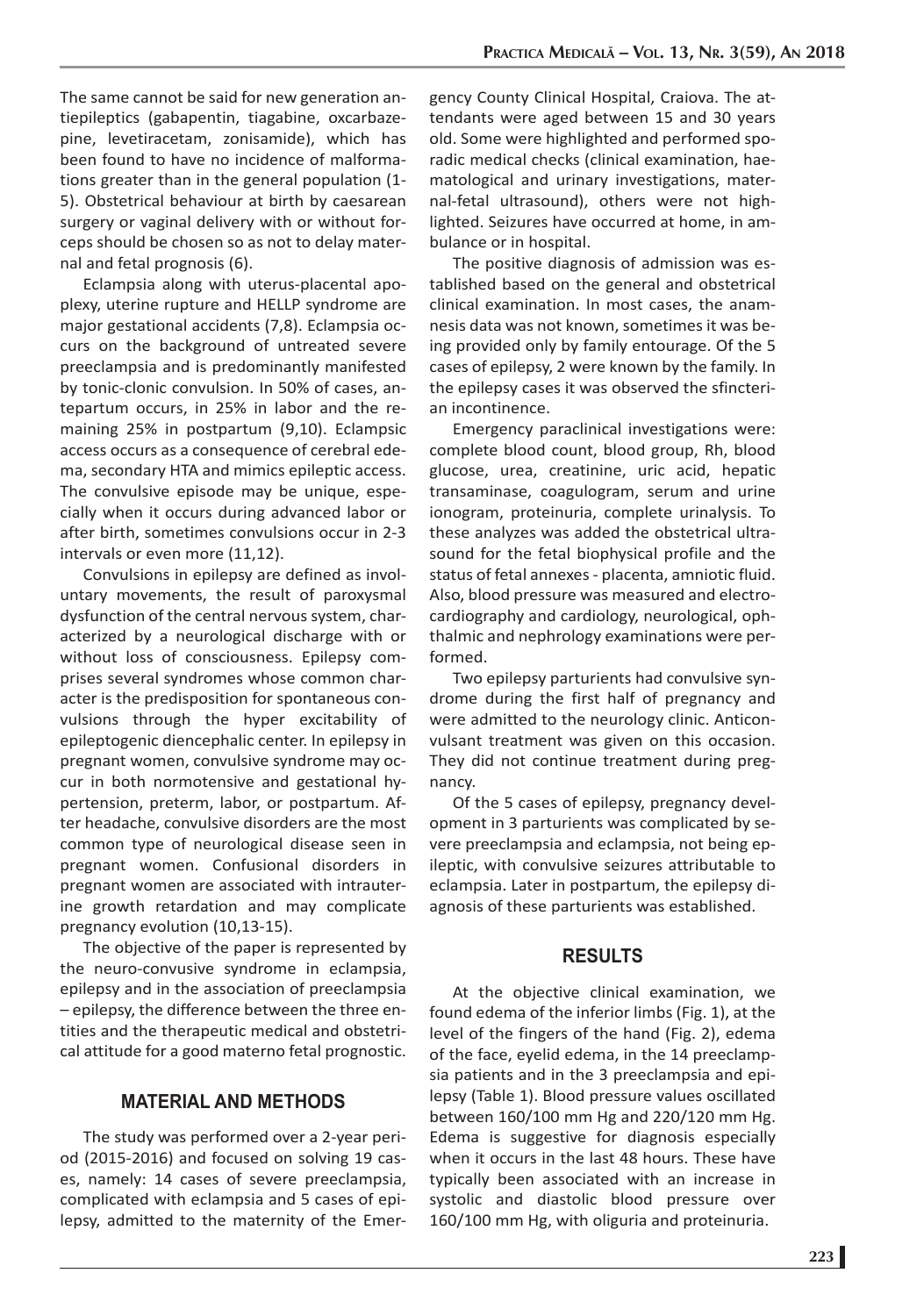



*FIGURE 1. Edema of the inferior limbs* 

*FIGURE 2. Edema of the fingers of the hand* 

*TABLE 1. Pathology associated to the pregnancy*

| Patology  | Eclampsia | <b>Eclampsia and</b><br>epilepsy | <b>Epilepsy</b> |
|-----------|-----------|----------------------------------|-----------------|
| Nr. cases | 1 /1      |                                  |                 |

On haematological and urinary investigations performed, we did not detect changes in hemoleucogram and liver samples, but there were changes in renal markers: increase in serum creatinine over 1.2 mg/dl, uricemia increase over 5.7 mg/dl.

In all these circumstances, we found a decrease in fibrinogen below 400 mg/dl, a platelet decrease below 100.000/mm<sup>3</sup>, an increase in fibrin degradation products over 16 micrograms/ml. These changes in haemostasis are those that lead to severe preeclampsia at hemorrhagic high risk, both in parturition and postpartum, in birth by natural way, forceps extraction, or extraction of the foetus through caesarean surgery. In the cases we studied found: thrombocytopenia, haemolysis, high prothrombin time, low fibrinogen, fibrin degradation products and fibrin monomers increased. In seven severe cases, we found hemoglobinuria and proteinuria over 0.3 g/l urine/24 hours, with 2 cases reaching 5 g/l/24 hours and 7g/l/24 hours (Table 2).

Emergency fetal ultrasound revealed the presence of 17 live fetuses in the cranial presentation and, in 2 cases, in transversal presentation. The placenta was quasi-normal eco-structure, amniotic fluid in normal amount. The fetal biophysical profile was 10 in three cases, ranged from 6 to 8 in twelve cases, in four cases it was under 6 and associated with placental insufficiency and intrauterine growth retardation (Table 3).

|                         |  |  | <b>TABLE 2.</b> Clinical and paraclinical changes in pregnant |  |
|-------------------------|--|--|---------------------------------------------------------------|--|
| women with preeclampsia |  |  |                                                               |  |

| <b>Parameters</b> | <b>Values</b>              |
|-------------------|----------------------------|
| edema             | $\ddot{}$                  |
| TA                | 160/100 mmH                |
| Oligury           | 500-1000 ml (10 cases)     |
|                   | < 500 ml (7 cases)         |
| Proteinury        | $<$ 0,3 g/l/24h (10 cases) |
|                   | $0,3$ g/l/24 h (7 cases)   |
| Hemoglobinury     | $+$ (7 cases)              |
| Creatininemia     | $1,2$ mg/dl                |
| Uricemia          | 7 mg/dl                    |
| $Na+$             | 160 mmol/l                 |
| Fibrinogen        | ↓                          |
| Nr. Trombocites   | ↓                          |
| PDF               | 个                          |
| Quick Time        |                            |

*TABLE 3. Repartition of the cases by the biofizic fetal score*

| <b>Biophysic fetal score</b> | Nr. cases |  |  |
|------------------------------|-----------|--|--|
| $8 - 10$                     |           |  |  |
| $6 - 8$                      | 17        |  |  |
| < 6                          |           |  |  |

The ophthalmologic examination revealed spasm of retinal arterioles, retinal edema, retinal haemorrhages and a case of retinal decollation. In these cases, the patients presented intense headache, diplopia, decreased visual acuity to amaurosis.

In severe preeclampsia, neurological examination was found the setting of violent headache, which has often been reported to be the imminence of neurological complications through severe visual disturbances, cerebral spasms, speech and hearing disorders, and in severe cases, cerebral hemorrhages that are the origin of hemiplegia and often exitus.

The treatment consisted of hypotensives – Trivitrosan, Enap, and anticonvulsant – magnesium sulphate, diazepam. Anticonvulsants were administered both to patients with preeclampsia, eclampsia, and those with epilepsy. Magnesium sulphate, through anticonvulsant, hypotensive, sedative and spasmolytic action, has been a real maternal benefit, both by engaging convulsive seizures and by preventing underlying seizures.

The obstetrical attitude was decided upon stabilizing the general condition of the patients. The pregnancy was ended by obstetrical interventions and not by spontaneous birth. In 11 cases we applied the cesarian surgery of which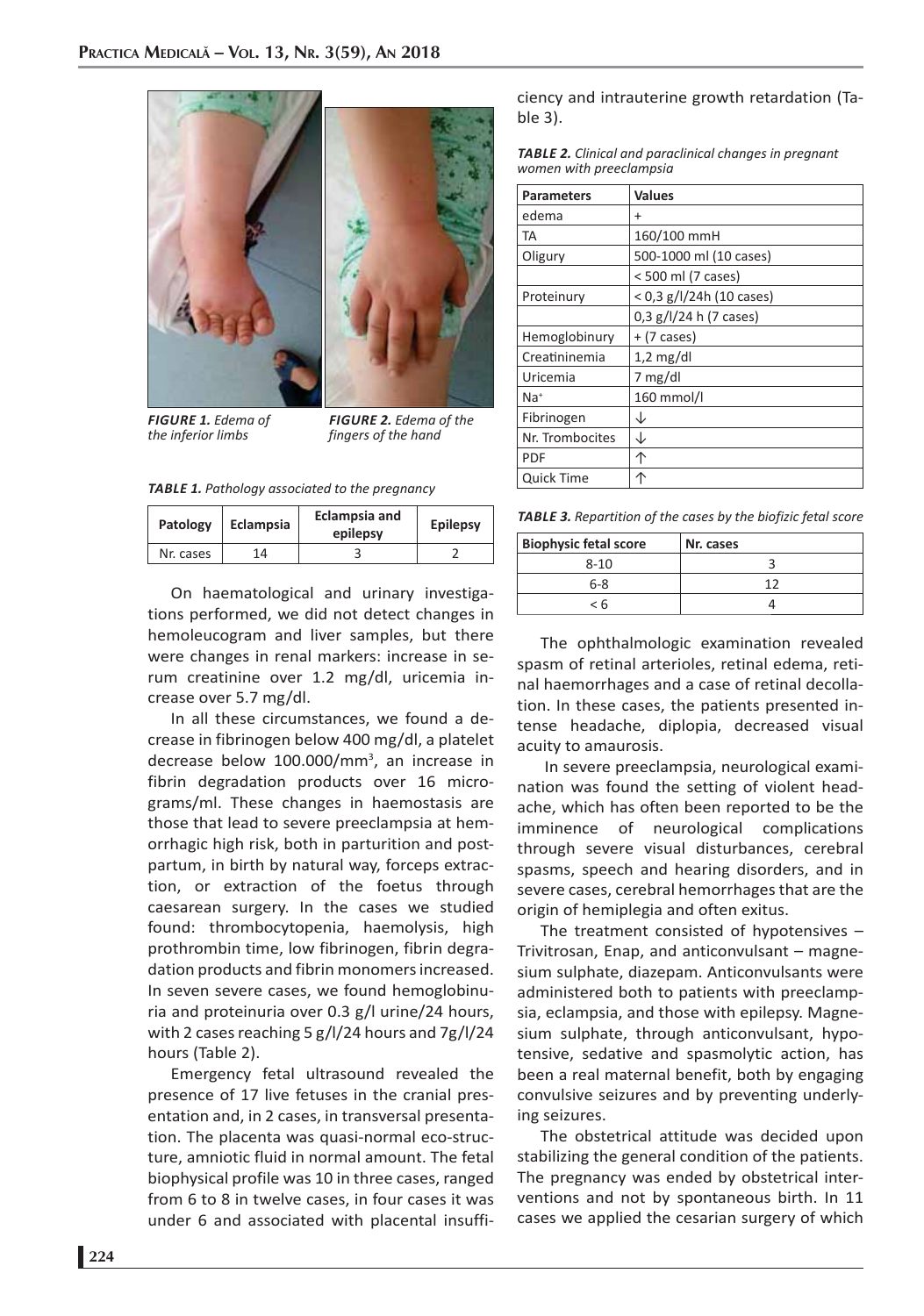the segmental-transversal Fuchs-Dorffler method in 9 cases and the segmental-longitudinal Kronig-Beck in the case of 2 transversal presentations. We applied the forceps procedure to extract the fetuses in 8 cases.

There were no incidents or accidents in obstetrical interventions, the vital and functional maternal-fetal prognosis being good in all 19 cases. Cases of epilepsy were evaluated postpartum, in hospital, by the neurologist who indicated ablation, anticonvulsant treatment, ambulatory specialist consultation.

## **DISCUSSION**

The incidence of epilepsy in women of reproductive age is on a second range, after headaches or migraine. Epilepsy, like eclampsia, has as a common symptom the seizures, and it is often difficult to differentiate it without a history. When uricemia rises above 60 mg/l, it means, according to most authors, a proportional increase in fetal risk in uterus. Increase in serum uric acid is proportional to anatomical damage to the kidneys, a few weeks before clinical signs appear. In severe preeclampsia and eclampsia, total body water exceeds 9 liters, the plasma volume increases over 2.5 liters, reaching in some cases over 5 liters in term. Sodium retention increases above 160 mmol/l, which we have also found on the analyzed cases.

The optimal management involves the collaboration between the obstetrician and the neurologist. The presence of the anesthetician is essential during labor and delivery to ensure analgesia or anesthesia. In the same time the presence of a neo-natologist is important to anticipate the needs of the newborn and to properly care for it.

Fetal asphyxia can appear after prolonged and repetitive seizures. During the tonic phase, the maternal respiratory muscles do not provide adequate oxygenation and prolonged apnea can cause fetal hypoxia. In the clonic phase, metabolic acidosis appears.

30 minutes after continuous electrical cerebral activity irreversible neural lesions can occur. The hippocampus and the amygdala are the most prone to injuries (16). The recurrent convulsions can cause: premature birth, spontaneous membrane rupture, abruptio placenta, acute fetal distress and fetal death in utero (17,18).

The tonic-clonic convulsions have an incidence of 1-2% in women in labor. Lorazepam or Diazepam, short-acting benzodiazepines are the selective drugs that can combat epileptic seizures (19).

Magnesium sulphate is a calcium antagonist that inhibits the contraction of vascular smooth muscle as a vasodilator by decreasing the release of acetylcholine in the neuromuscular plaque; protects the blood-brain barrier and has an anticonvulsant effect, resulting in reduced maternal and fetal mortality and morbidity. Randomized studies have shown that magnesium sulfate would act as a competitive agonist at the level of N-methyl D-aspartate glutamate receptors, which have epileptogenic effect, with a direct effect in reducing the risk of eclapsis and preventing recurrences (20).

The antiepileptic doses should be monitored in postpartum, as their increase during pregnancy may cause inadequate serum levels for the after birth period, requiring their progressive decrease.

All the antiepileptics are excreted in the breast milk. The neonatal sedation may determine the obstetrician's decision to indicate ablation (21).

In neuro-convulsive syndrome caused by eclampsia and epilepsy, spontaneous birth is possible. In the cases analyzed by us, most of the patients were in labour, uncooperative, which is why the extraction of the fetuses was done via caesarean surgery and forceps application. The immediate maternal and fetal, vital and functional prognosis was good. I recommended ablation in epileptic mothers and administered anticonvulsant treatment recommended by the neurologist.

Regarding the opportunity for a new pregnancy in these patients, we agree with mechanical methods by using intrauterine devices (IUD) and less oral hormonal contraceptives. There have been situations where, at the request of the patients, I have proceeded to tubal sterilization.

## **CONCLUSIONS**

The major risks of epilepsy in a pregnant woman are related to the coexistence of severe preeclampsia, the presence and increase of seizures, whether or not anti-epileptic treatment is performed. Epileptic patients have a higher risk of developing complications in pregnancy, by increasing maternal morbidity due to seizures, coma, birth bleeding or caesarean section, genital or pelvic hematoma, infections.